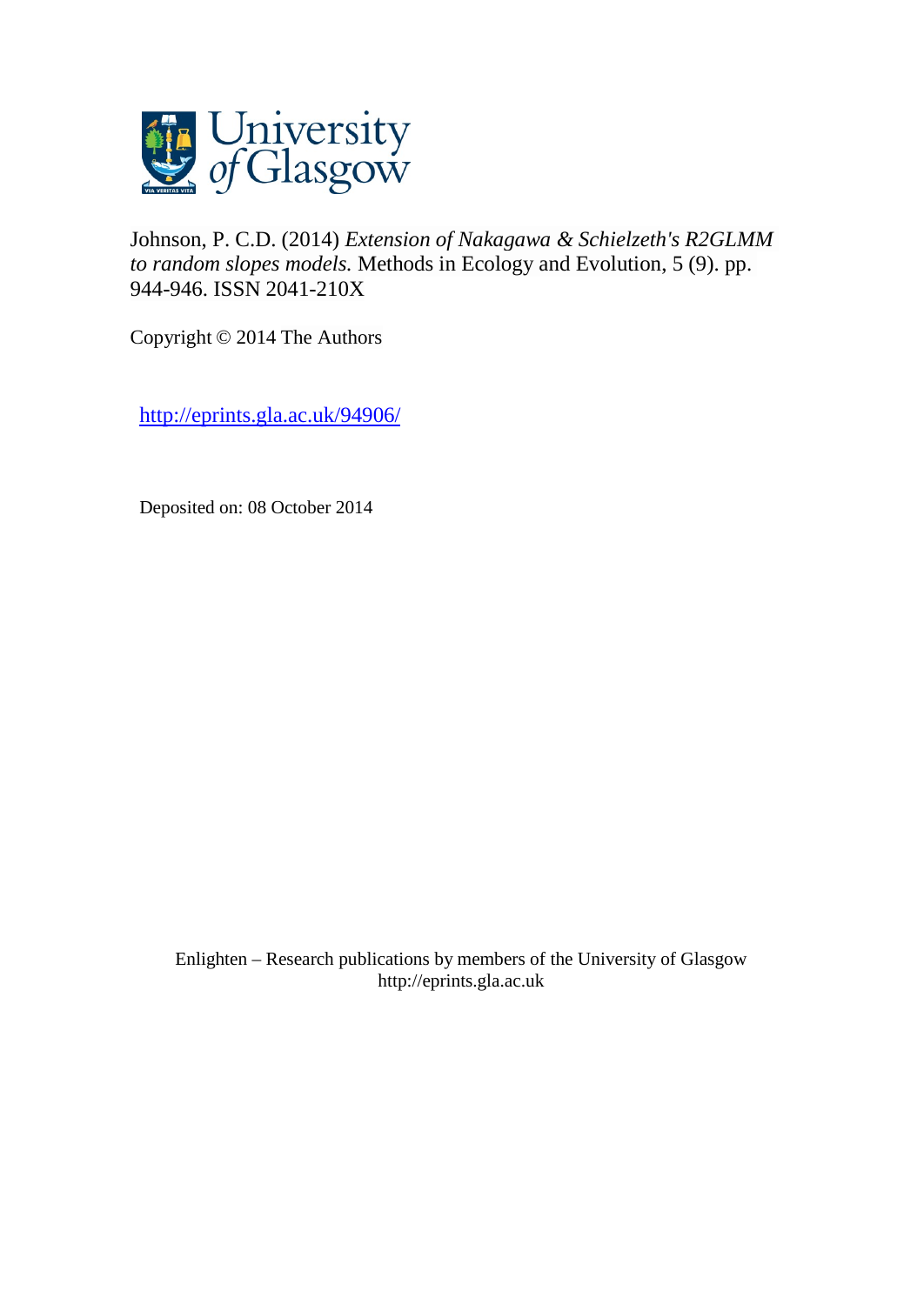# **Methods in Ecology and Evolution**

Methods in Ecology and Evolution 2014, 5, 944–946 doi: 10.1111/2041-210X.12225

## FORUM Extension of Nakagawa & Schielzeth's  $\boldsymbol{R}^2_{\boldsymbol{\mathsf{GLMM}}}$  to random slopes models

## Paul C.D. Johnson\*

Institute of Biodiversity, Animal Health and Comparative Medicine, University of Glasgow, Graham Kerr Building, Glasgow G12 8QQ, UK

## **Summary**

1. Nakagawa & Schielzeth extended the widely used goodness-of-fit statistic  $R^2$  to apply to generalized linear mixed models (GLMMs). However, their  $R^2$ <sub>GLMM</sub> method is restricted to models with the simplest random effects structure, known as random intercepts models. It is not applicable to another common random effects structure, random slopes models.

2. I show that  $R^2$ <sub>GLMM</sub> can be extended to random slopes models using a simple formula that is straightforward to implement in statistical software. This extension substantially widens the potential application of  $R^2$ <sub>GLMM</sub>.

Key-words: coefficient of determination, generalized linear mixed model, random slopes model, random regression

## Introduction

The coefficient of determination,  $R^2$ , is a widely used statistic for assessing the goodness-of-fit, on a scale from 0 to 1, of a linear regression model (LM). It is defined as the proportion of variance in the response variable that is explained by the explanatory variables or, equivalently, the proportional reduction in unexplained variance. Unexplained variance can be viewed as variance in model prediction error, so  $R^2$  can also be defined in terms of reduction in prediction error variance. Insofar as it is justifiable to make the leap from 'prediction' to 'understanding',  $R^2$  can be intuitively interpreted as a measure of how much better we understand a system once we have measured and modelled some of its components.

 $R<sup>2</sup>$  has been extended to apply to generalized linear models (GLMs) (Maddala 1983) and linear mixed effects models (LMMs) (Snijders & Bosker 1994) [reviewed by (Nakagawa & Schielzeth 2013)]. Nakagawa & Schielzeth (2013) proposed a further generalization of  $R^2$  to generalized linear mixed effects models (GLMMs), a useful advance given the ubiquity of GLMMs for data analysis in ecology and evolution (Bolker *et al.* 2009). A function to estimate this  $R^2$ <sub>GLMM</sub> statistic,  $r$ .squaredGLMM, has been included in the  $MuM$ n package (Barton 2014) for the  $R$  statistical software (R Core Team 2014). However, Nakagawa and Schielzeth's  $R^2_{\,\,\text{GLMM}}$  formula is applicable to only a subset of GLMMs known as random intercepts models. Random intercepts models are used to model clustered observations, for example, where multiple observations are taken on each of a sample of individuals. Correlations between clustered observations within individuals are accounted for by allowing each subject to have a different

intercept representing the deviation of that subject from the global intercept. Random intercepts are typically modelled as being sampled from a normal distribution with mean zero and a variance parameter that is estimated from the data. Although random intercepts are probably the most popular random effects models in ecology and evolution, other random effect specifications are also common, in particular random slopes models, where not only the intercept but also the slope of the regression line is allowed to vary between individuals. Random intercepts and slopes are typically modelled as normally distributed deviations from the global intercept and slope, respectively. For example, random slopes models, under the name of 'random regression' models, are used to investigate individual variation in response to different environments (Nussey, Wilson & Brommer 2007). The aim of this article is to show how Nakagawa and Schielzeth's  $R^2$ <sub>GLMM</sub> can be further extended to encompass random slopes models.

## Nakagawa and Schielzeth's  $R^2$ <sub>GLMM</sub>

Nakagawa & Schielzeth (2013) defined two  $R^2$  statistics for GLMMs, marginal and conditional  $R^2$ <sub>GLMM</sub>, that allow separation of the contributions of fixed and random effects to explaining variation in the responses. Marginal  $R^2$ <sub>GLMM</sub> gauges the variance explained by the fixed effects as a proportion of the sum of all the variance components:

$$
R_{\text{GLMM}(m)}^2 = \frac{\sigma_f^2}{\sigma_f^2 + \sum_{l=1}^u \sigma_l^2 + \sigma_e^2 + \sigma_d^2},\qquad \text{eqn 1}
$$

where  $\sigma_f^2$  is the variance attributable to the fixed effects,  $\sigma_l^2$ is the variance of the *l*th of *u* random effects,  $\sigma_e^2$  is the variance due to additive dispersion and  $\sigma_d^2$  is the distribution-\*Correspondence author. E-mail: paul.johnson@glasgow.ac.uk specific variance. The residual variance,  $\sigma_{\varepsilon}^2$ , is defined

© 2014 The Author. Methods in Ecology and Evolution published by John Wiley & Sons Ltd on behalf of British Ecological society. This is an open access article under the terms of the Creative Commons Attribution License, which permits use, distribution and reproduction in any medium, provided the original work is properly cited.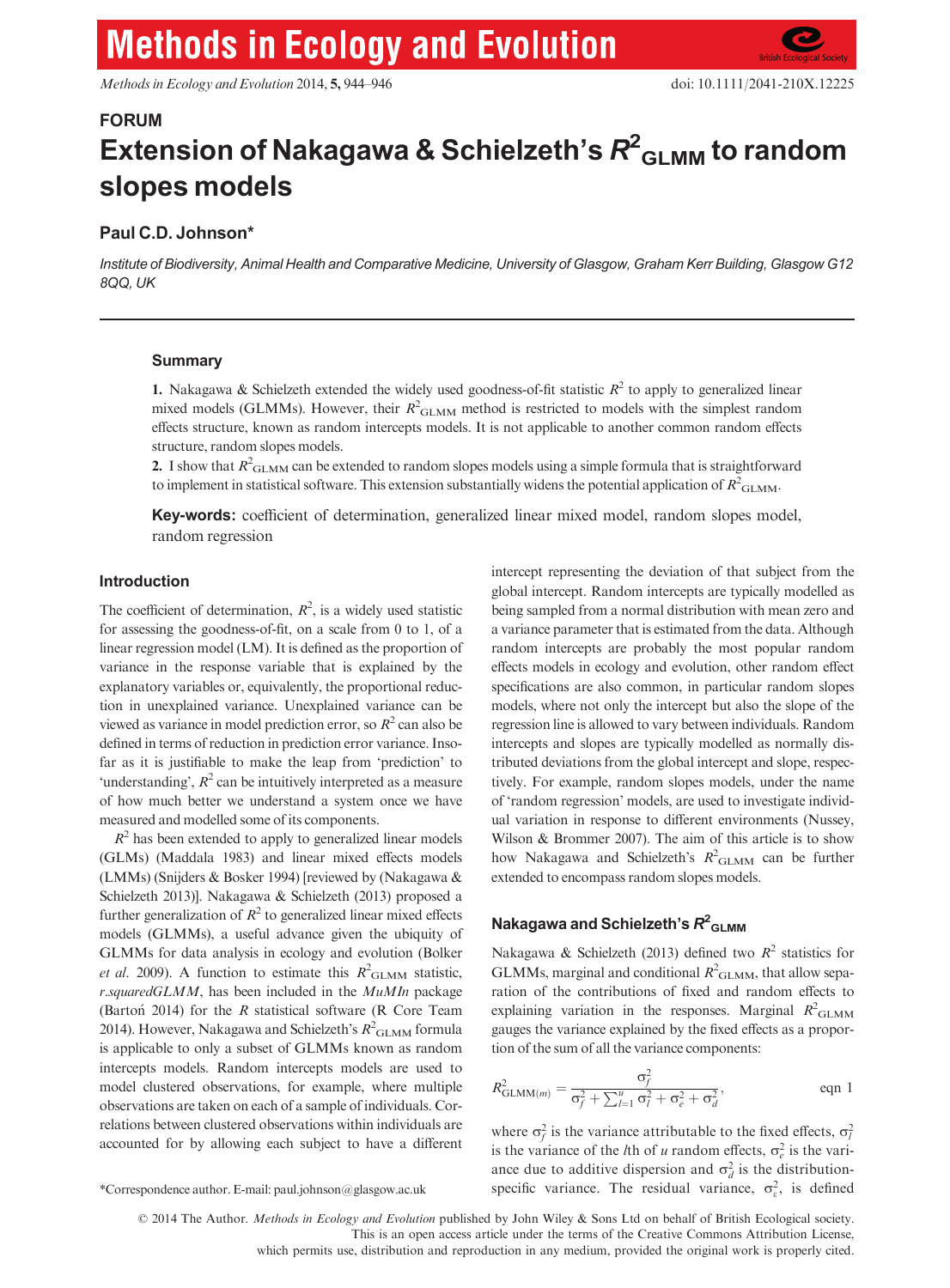as  $\sigma_e^2 + \sigma_d^2$  for the purposes of this manuscript but see Nakagawa & Schielzeth (2013) for an alternative definition of dispersion. Conditional  $R^2$  additionally includes in the numerator the variance explained by the random effects:

$$
R_{\text{GLMM}(c)}^2 = \frac{\sigma_f^2 + \sum_{l=1}^u \sigma_l^2}{\sigma_f^2 + \sum_{l=1}^u \sigma_l^2 + \sigma_e^2 + \sigma_d^2}.
$$
eqn 2

It is the definition of the random effect variances, the  $\sigma_l^2$ , that requires generalization to allow  $R^2$ <sub>GLMM (m)</sub> and  $R^2$ <sub>GLMM (c)</sub> to be extended beyond random intercepts models. In Nakagawa and Schielzeth's formula,  $\sigma_l^2$  is simply the variance of the *l* th random intercept. This formula is correct for random intercept models because each observation has the same random effect variance. However, in other random effects specifications, the random effect variance can differ between observations, and, as pointed out by Nakagawa and Schielzeth, this causes difficulties in computing a single random effect variance component.

## Extension of  $R^2_{\phantom{2} \text{GLMM}}$  to random slopes models

Consider the simplest and most familiar random slopes GLMM, a LMM with a single random intercept and a single random slope:

$$
y_{ij} = \beta_0 + \beta_1 x_{ij} + \alpha_{0j} + \alpha_{1j} x_{ij} + \varepsilon_{ij},
$$
eqn 3

$$
\begin{bmatrix} \alpha_{0j} \\ \alpha_{1j} \end{bmatrix} \sim N \begin{pmatrix} 0 \\ 0 \end{pmatrix}, \Sigma \end{pmatrix}, \quad \text{eqn 4}
$$

$$
\Sigma = \begin{bmatrix} \sigma_{\alpha 0}^2 & \sigma_{\alpha 0 \alpha 1} \\ \sigma_{\alpha 0 \alpha 1} & \sigma_{\alpha 1}^2 \end{bmatrix}, \qquad \text{eqn 5}
$$

$$
\varepsilon_{ij} \sim N(0, \sigma_{\varepsilon}^2), \qquad \text{eqn 6}
$$

where  $Y_{ii}$  and  $x_{ii}$  are, respectively, the response and predictor values (covariates) for the ith observation on the jth individual. Random deviation of the jth individual from the fixed global intercept,  $\beta_0$ , is represented by  $\alpha_{0j}$ , while random deviation from the fixed global slope,  $\beta_1$ , is represented by  $\alpha_{1j}$ . Because intercepts and slopes are typically correlated, three parameters are required to model the random effect, which are represented by the covariance matrix  $\Sigma$ . The leading diagonal of  $\Sigma$  consists of the random intercept variance,  $\sigma_{\alpha 0}^2$ , and the random slope variance,  $\sigma_{\alpha 1}^2$ , while the off-diagonal element is the covariance,  $\sigma_{\alpha0\alpha1}$ , between the random intercept and random slope. Finally,  $\varepsilon_{ij}$  is the residual of the *i*th observation on the *j*th individual and  $\sigma_{\varepsilon}^2$  is the residual variance. For LMMs,  $\sigma_d^2 = 0$ , so that  $\sigma_{\varepsilon}^2 = \sigma_{\varepsilon}^2$ .

The difficulty of defining  $\sigma_l^2$  for this model arises from the dependence of the random effect variance component on  $x_{ij}$ , which implies that  $\sigma_l^2$  cannot be defined from  $\Sigma$  alone, but requires input from the  $x_{ij}$ . An observation-specific random effect variance,  $\sigma_{lij}^2$ , can be defined, given  $x_{ij}$ , as

$$
\sigma_{ij}^2 = \text{var}(\alpha_{0j} + \alpha_{1j} x_{ij}), \qquad \text{eqn 7}
$$

showing the dependence of  $\sigma_{lij}^2$  on  $x_{ij}$ . For example, when  $x_{ii} = 0$  (i.e. at the intercept),

$$
\sigma_{lij}^2 = \text{var}(\alpha_{0j}) = \sigma_{\alpha 0}^2, \qquad \text{eqn 8}
$$

while when  $x_{ij} = 1$ ,  $\sigma_r^2$ 

$$
S_{lij}^2 = \text{var}(\alpha_{0j} + \alpha_{1j})
$$
  
= 
$$
\text{var}(\alpha_{0j}) + \text{var}(\alpha_{1j}) + 2\text{cov}(\alpha_{0j}, \alpha_{1j})
$$
  
= 
$$
\sigma_{\alpha 0}^2 + \sigma_{\alpha 0}^2 + 2\sigma_{\alpha 0\alpha 1}
$$
 eqn 9

(Snijders & Bosker 2012). In the most extreme case where the  $x_{ii}$  values are unique, there will be as many random effect variances as observations. The first step to estimating the random effect variance component is to estimate each  $\sigma_{lij}^2$ . The random effect portion of the model,  $\alpha_{0i} + \alpha_{1i}x_{ii}$ , can then be viewed as a mixture of  $n$  normal distributions with a common mean of zero but up to  $n$  different variances, where  $n$  is the number of observations. When the mean is constant, the variance of a mixture is simply the mean of the individual variances (Behboodian 1970). The mean random effect variance is therefore

$$
\overline{\sigma_l^2} = (\sum_j \sum_i \sigma_{lij}^2)/n.
$$
eqn 10

A simple and general formula for  $\sigma_l^2$  given any value of  $x_{i,j}$ can be derived as follows. For any random effects specification, let Z be the design matrix of the random effects of a GLMM with *n* rows and  $k$  columns corresponding to the  $k$  random effects, and  $\Sigma$  the covariance matrix of the random effects of dimension  $k$ . For example, in the simple random slopes model in equations 3-6, the first column of  $Z$  is a vector of ones corresponding to the random intercept, while the second is the predictor variable, the  $x_{ij}$ . The vector of observation-level random effect variances is the leading diagonal of the  $n \times n$  matrix  $\mathbb{Z} \Sigma \mathbb{Z}'$ , where  $\mathbb{Z}'$  is the transpose of  $\mathbb Z$  (Laird & Ware 1982). The mean random effect variance,  $\sigma_l^2$ , is the mean of this vector, that is,

$$
\overline{\sigma_l^2} = \text{Tr}(\mathbf{Z}\mathbf{\Sigma}\mathbf{Z}')/n,
$$
eqn 11

where the Tr denotes the trace operation, which sums the leading diagonal. An index notation version of the matrix notation equation 11 is contained within equation 20 of Snijders & Bosker (1994). The advantage of the matrix version is computational simplicity. Equation 11 gives the same results as Nakagawa & Schielzeth's method for random intercepts models but can also be used for random slopes models as well as models with no intercept. An estimate of  $\sigma_l^2$  for use in Equations 1 and 2 can be easily computed from the estimated covariance matrix of the lth random effect. Examples of the application of this procedure to estimating  $R^2$ <sub>GLMM</sub> from random slopes GLMMs using R are provided as Data S1.

The Supplementary R code also illustrates a simplified method of estimating the term  $\beta_0$  in equation A6 of Nakagawa & Schielzeth (2013), which approximates  $\sigma_d^2$  for a Poisson GLMM. Rather than refit the model after centring or dropping the covariates as recommended,  $\beta_0$  can be more easily estimated by taking the mean of  $\mathbf{X}\hat{\boldsymbol{\beta}}$ , the linear predictor, where **X** is the design matrix for the fixed effects and  $\hat{\beta}$  is the vector of fixed effect estimates.

© 2014 The Author. Methods in Ecology and Evolution published by John Wiley & Sons Ltd on behalf of British Ecological society., Methods in Ecology and Evolution, 5, 944–946